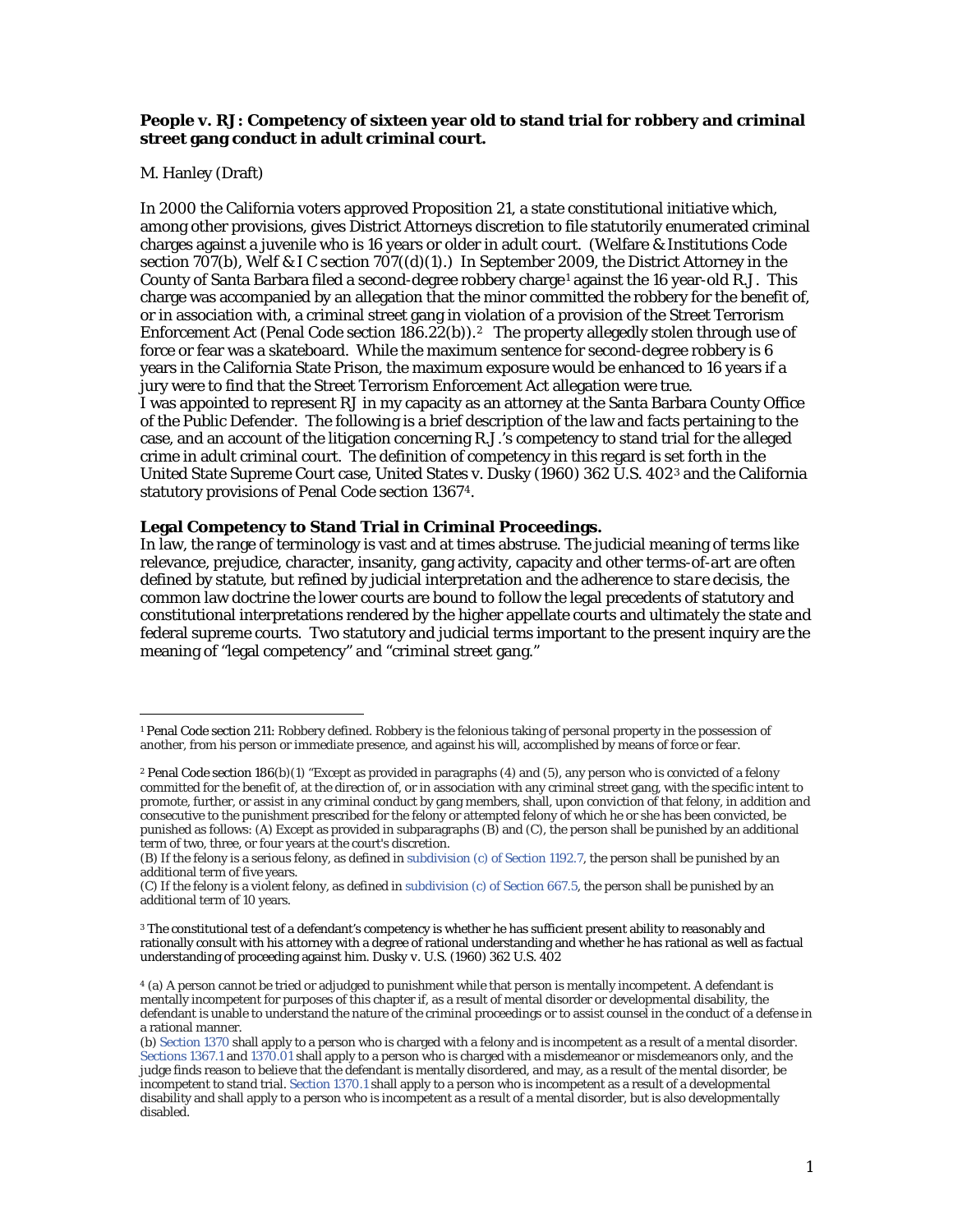# **Constitutional Competency to Stand Trial for a Criminal Offense**.

When a state or the federal government seeks to curtail the liberty of a subject by way of criminal sanctions, the constitutional law requires that the subject be competent to meaningfully participate in the adjudicative process. Although an accused is constitutionally entitled to competent legal representation in the criminal proceedings, his participation is necessary to the adequate and constitutionally mandated level of due process or procedural fairness legally afforded to criminal defendants. The Untied State Supreme Court set forth the fundamental requirements of procedural fairness as it relates to competency to stand trial in criminal proceedings in the case of *Dusky v. United States* (1960) 362 U.S. 402. The high court ruled that it is not enough that a criminal defendant is oriented to time and place. Rather, a defendant's competency to stand trial depends upon a determination of his present ability to consult with an attorney and have a reasonable degree of rational understanding and a factual understanding of the proceedings against him. (*Dusky*, *supra*, 362 U.S. 402.)

In California, the legislature enacted statutory rules to conform to the Dusky standard. These laws are enumerated in California Penal Code section 1367.[5](#page-1-0) The statute's basic rule is that in order to be deemed competent to stand trial, a criminal defendant must understand the nature of the criminal proceedings and meaningfully participate in those proceedings. This includes a rational understanding of the roles and objectives of the judge, the prosecutor, the defense attorney, the jury, and that the defendant be able to rationally assist his lawyer to aid in his own defense. The statute not only mandates the nature of legal incompetence by definition, but also requires that such legal incompetency be on account of a "mental disorder" or "developmental disability." A mental disorder generally refers to a psychological disorder typically listed and defined in the Diagnostic and Statistical Manual of Psychiatric Disorders IV (DSM-IV), e.g., psychosis, Bi-Polar disorder, or other psychological disorders. A developmental disability is generally an early manifested mental or physical cognitive impairment, e.g., mental retardation, autism.

Although Penal Code section 1367(a) defines mental incompetence as a "mental disorder or "developmental disability" the California Court of Appeal created the binding president in *Timothy J. v. Superior Court* (2007) 150 Cal. App. 4th 847 that under the mandatory constitutional standard set forth in *Dusky v. United States* (1960) 362 U.S. 402, a doubt may be raised and a finding may be made as to a minor's incompetence to stand trial notwithstanding the absence of a mental disorder or developmental disability.

[W]e construe rule  $1498(d)$  [ $\degree$ ] consistent with the constitutional test of competency stated in *Dusky v. United States* (1960) 362 U.S. 402 [4 L.Ed.2d 824, 80 S. Ct. 788] (*Dusky*) and hold that the rule does not require that a minor have a mental disorder or developmental disability before the juvenile court may hold a hearing to determine whether, or find after holding a hearing that, the minor is incompetent to stand trial.

(*Timothy J. v. Superior Court* (*supra*) 150 Cal. App. 4th 847, 852.) The court further stated that

<span id="page-1-0"></span> $\ddot{\phantom{a}}$ <sup>5</sup> Pen. Code, § 1367. Mentally incompetent persons; trial or punishment prohibited; application of specified sections (a) A person cannot be tried or adjudged to punishment while that person is mentally incompetent. A defendant is mentally incompetent for purposes of this chapter if, as a result of mental disorder or developmental disability, the defendant is unable to understand the nature of the criminal proceedings or to assist counsel in the conduct of a defense in a rational manner.

<sup>(</sup>b) Section 1370 shall apply to a person who is charged with a felony and is incompetent as a result of a mental disorder. Sections 1367.1 and 1370.01 shall apply to a person who is charged with a misdemeanor or misdemeanors only, and the judge finds reason to believe that the defendant is mentally disordered, and may, as a result of the mental disorder, be incompetent to stand trial. Section 1370.1 shall apply to a person who is incompetent as a result of a developmental disability and shall apply to a person who is incompetent as a result of a mental disorder, but is also developmentally disabled. (West's Ann.Cal.Penal Code § 1367)

<span id="page-1-1"></span><sup>6</sup> Former Cal. Rules of Court, Rule 1498(d) requires a juvenile court to stay the proceedings and conduct a hearing into a child's competency if the court finds there is reason to doubt that the child who is the subject of a petition filed under Welf. & Inst. Code, §§ 601 or 602, is capable of understanding the proceedings or of cooperating with the child's attorney.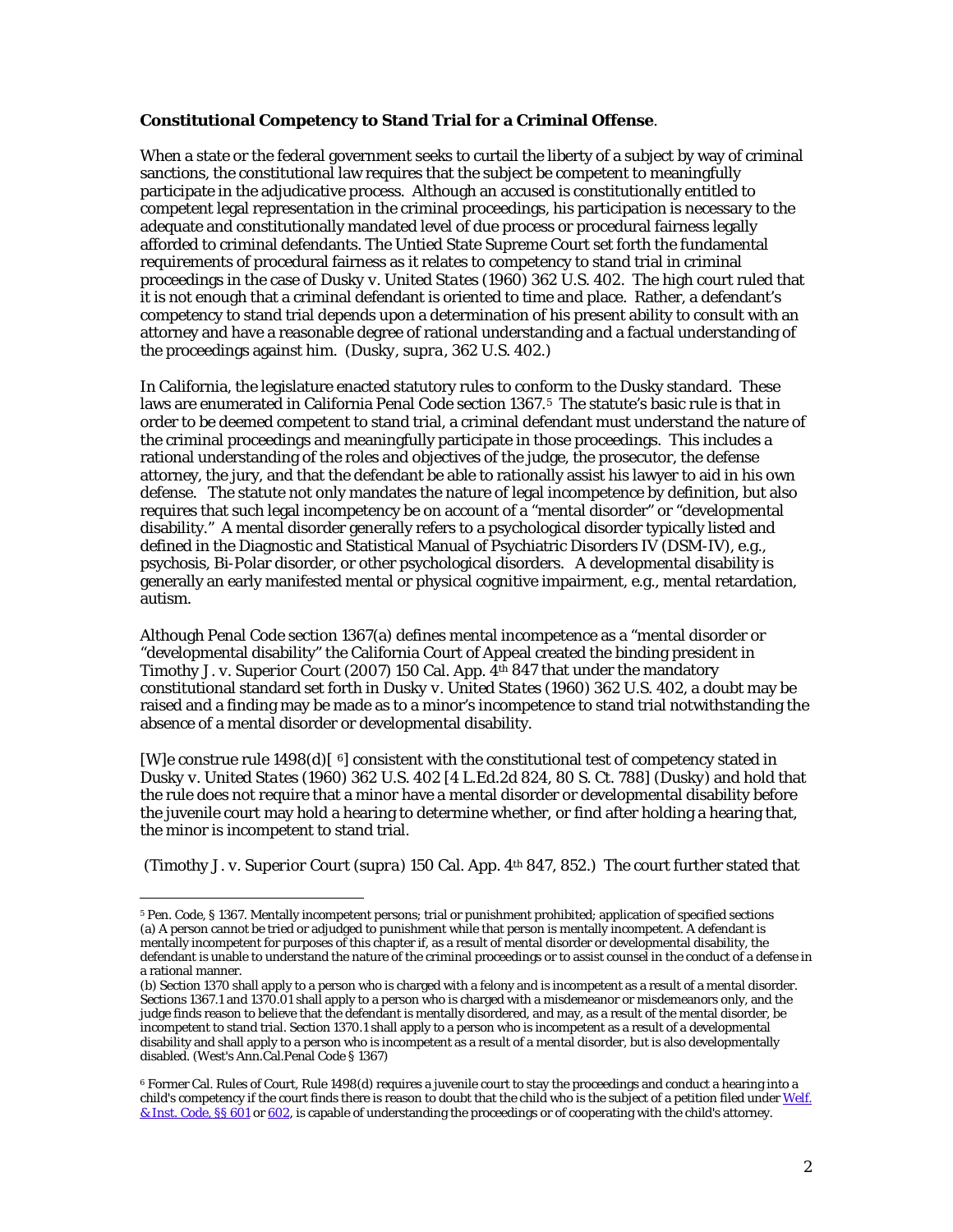although section 1367(a) of the Penal Code "defines mental incompetency as a 'mental disorder or developmental disability' the test stated in *Dusky* does not." (*Tomothy J*. at p. 859) The *Timothy J*. decision recognized that a previous precedential holding noted that the 'legal pigeonhole of "mentally disordered" is not identical with the test of mental competency *to aid counsel* … .(*James H., supra*, 77 Cal.App.3d at p. 177.)'" (*Id* at p. 859.)

# **Reported Facts of Alleged Criminal Offense**

According to Santa Barbara Sheriff's Department reports, in September 2009, Sheriff's deputies responded to a "gang fight" in progress with three subjects assaulting one victim. A witness to the fight pointed to a departing vehicle that was subsequently stopped. Deputies detained three young adults, MZ, OC, and RM. Deputies contacted the 16 year-old victim who reported that he had been skateboarding home when a subject, later identified as OC asked him "what's up" and punched him in the face, knocking him off his skateboard. The victim stated that MZ and RM also attacked him while he was on the ground. The victim stated he tried to fight back, but was overwhelmed. After suffering the attack, he asked his assailants if he could just have his skateboard. The vicitim reported that OC responded, "No. This is my fucking skateboard. What you going to do about it?" The victim reported that the three men then stomped on his head. After the assailants fled, the victim made a positive identification of RJ, whom the victim said was a fourth subject involved in the altercation, but did not hit him.

When questioned, RJ told deputies he had been outside his girlfriend's residence when MZ, OC and RM drove up. OC said, "Hey fool, come over here." RJ said that RM was trying to "check [him]," meaning check his willingness to do something on behalf of the street gang to which MZ, OC and RM affiliate. The three men wanted RJ to participate with them, to "bust a mission," meaning to commit a crime in the name of the gang. RJ stated, "I don't bang," meaning he does not participate in crimes on behalf of the gang or associate with gang members or affiliates. RJ told deputies that he witnessed OC punch the victim as he was riding his skateboard and that RM also joined the attack and punched the victim. He stated the MZ had not been involved in the attack. According to RJ, MZ, OC, RM and RJ fled, fearing the police would arrive on scene. RJ said he then re-entered his girlfriend's residence, and that RM followed him into the residence while in possession of the victim's skateboard. According to RJ, RM hid the skateboard under the bed in RJ's girlfriend's bedroom. RM was told by occupants of the residence that he was not welcome and then left the residence.

When MZ was questioned he told deputies that RJ, OC and RM had attacked the victim. MZ also reported the RJ had taken the skateboard and hidden it inside the residence. MZ also stated that he was not a gang member, but that RJ, RM and OC were members of a local street gang.

#### **The Competency Litigation**

As noted above, RJ was charged with second-degree robbery enhanced by the allegation that he committed the robbery for the benefit of, or in association with, a criminal street gang in violation of the Street Terrorism Enforcement Act (Penal Code section 186.22(b)). When counsel met RJ, it was apparent that RJ had considerable difficulty understanding and appreciating the nature of the criminal proceedings against him, and appeared to be unable to rationally cooperate with his lawyer to aid in his defense.

An attorney representing a criminal defendant has a duty to investigate the competency issue when he is in the possession of evidence of the defendant's mental instability. The defendant's mental competency may be called into question by such factors as the nature of the crimes, the defendant's mental history, or current psychiatric evaluations of the defendant. Counsel faced with such evidence should determine the meaning of any medical diagnoses of the defendant and seek additional psychiatric examinations, if necessary, to establish the defendant's incompetency. (*People v. Corona* (1978) 80 Cal. App. 3d 684, 709.)

A conflict may arise when an attorney represents a client who appears to the attorney to be incompetent, but who wishes to be found competent. The attorney faced with this situation is entitled to assume that the possibly incompetent client is incapable of acting in his or her own best interests. (*See People v. Hill* (1967) 67 Cal. 2d 105, 115 n.4.) Counsel may, therefore, present evidence of incompetency contrary to the client's express wishes if it appears to be the proper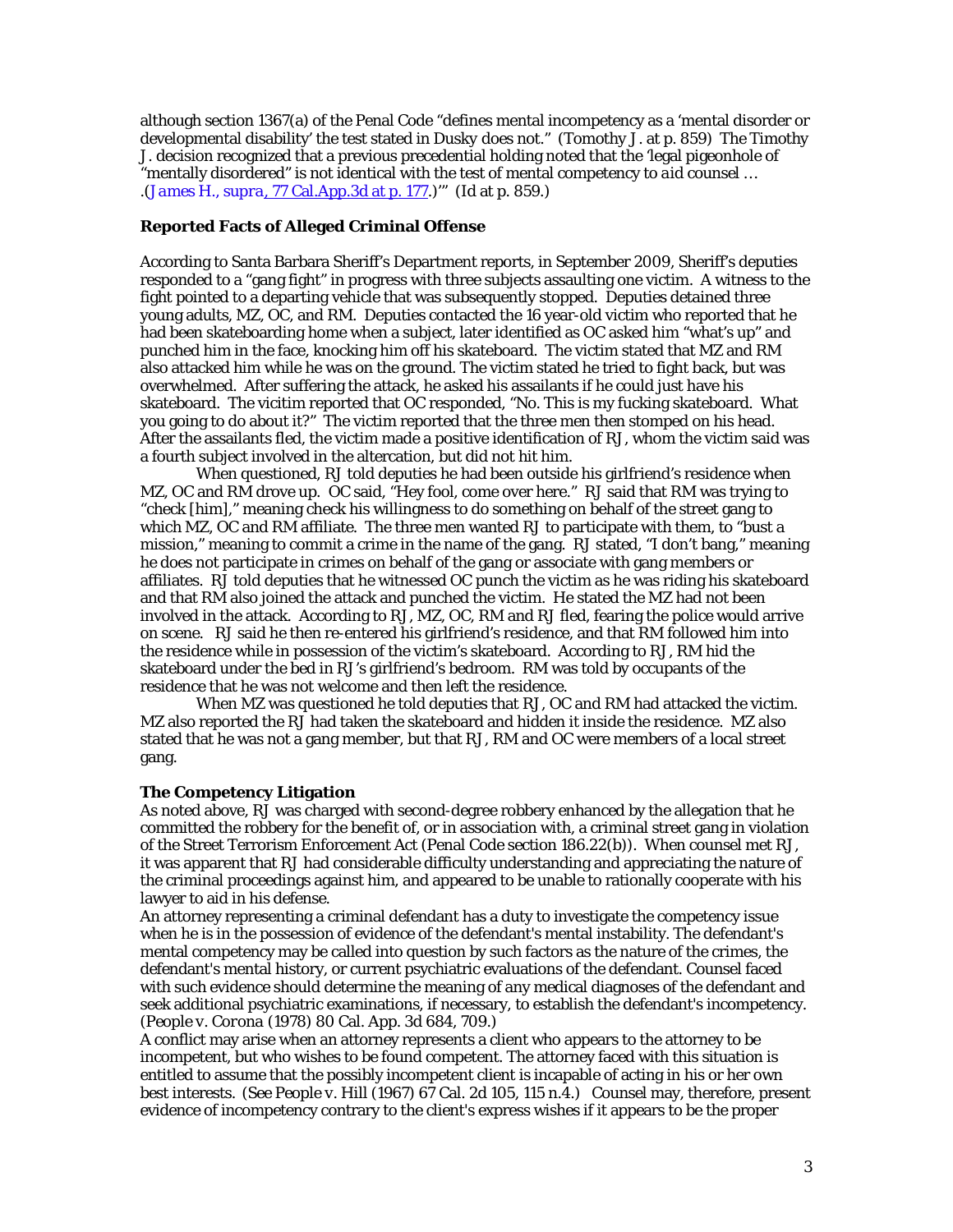course of action to protect the client's interests. In fact, failure to do so may result in prejudicial error. (*People v. Harris* (1993) 14 Cal. App. 4th 984, 994; *People v. Bolden* (1979) 99 Cal. App. 3d 375, 379-380.)

In court, counsel for RJ declared a doubt as to RJ's competency to stand trial. Pursuant to statute, the judge appointed two psychologists to evaluate and file a written report stating their opinions as to RJ's competence to stand trial under the provisions of Penal Code section 1367. Weeks later, the psychologists issued reports with different opinions as to RJ's competence to stand trial under section 1367 and the mandates of *United States v. Dusky*. One psychologist, TB, opined that RJ was competent. TB determined that RJ did not suffer from a psychiatric disorder or developmental disability to the extent that it impeded his ability to understand the nature of the judicial proceedings or rationally aid his counsel in his own defense. The second psychologist determined that RJ was not competent to stand trial on account of psychiatric disorders in association with insufficient adolescent maturation, the latter factor not listed in Penal Code section 1367 but given legal authority by the opinion rendered in Timothy J (*supra*). Given the split of opinion by the court appointed psychologists, the judge issued an order for a third psychological examination and report to assist in the determination of competency. The third court-appointed psychologist, AR, expressed the opinion that RJ was not competent to stand trial on account of a psychiatric disorder and insufficient adolescent cognitive development.

### **Right to Jury Trial**

In RJ's case, the prosecution refused to stipulate that RJ was not competent. Because a defendant has a constitutional right to a fair trial, the trial court has the duty to determine whether there is substantial evidence of incompetency to require a full competency hearing whenever the issue of competency is brought to the court's attention. (*People v. Campbell* (1987) 193 Cal. App. 3d 1653, 1667 Evidence is substantial if it raises a reasonable doubt as to the defendant's competency to stand trial. (*People v. Jones* (1991) 53 Cal. 3d 1515, 1552-1553.) If the defendant's showing of incompetence is substantial the trial judge must order a full hearing to resolve any conflict in the evidence bearing on the defendant's competency, and determine the defendant's ability to stand trial. (*People v. Pennington* (1967) 66 Cal. 2d 508, 518-519)

A competency hearing is considered a special proceeding rather than a criminal action. A defendant is entitled to a jury trial of the competency issue only if he or she demands one. (*People v. Hill* (1967) 67 Cal. 2d 105, 114, *cert. denied,* 389 U.S. 1009 (1967).) Because the defendant's right to a jury trial is statutory, and because his or her competence is in question and therefore cannot be entrusted to make basic decisions regarding the conduct of the competency proceeding, defense counsel may make the decisions regarding the jury trial, including whether jury trial should be waived. (*People v. Masterson* (1994) 8 Cal. 4th 965, 974.) Defense counsel may make these decisions even over the defendant's objection. (*People v. Masterson* (1994) 8 Cal. 4th 965, 974; People v. Smith (2001) 94 Cal. App.  $4<sup>th</sup> 510$ . In selecting the jury, if one is demanded, each side is entitled to only six peremptory challenges, as in civil trials. (*People v. Stanley* (1995) 10 Cal. 4<sup>th</sup> 764; see Code Civ. Proc. Section 231(c).) The defendant is presumed to be mentally competent. The party claiming that the defendant is incompetent bears the burden of proving the defendant's incompetency by a preponderance of the evidence. (*People v. Medina* (1990) 51 Cal.3d 870, 875.)

#### **The Trial**

### **A. Court Appointed Expert Evidence**

At the jury trial of RJ, the prosecution called psychologist TB to testify as to findings and opinion that RJ was competent to stand trial. TB noted that during her interview, RJ was alert and oriented and that no mental illness symptoms were reported or noted, except what appeared to be managed symptoms of hyperactivity. Psychologist TB reported that RJ was (1) verbally competent, (2) had good memory for recalling various events, (3) was verbally coherent and wellorganized, (4) was able to disagree with the examiner in a firm, reasonable, and polite way, and (5) could explain his reason for accepting a guilty plea – that "he is pleading guilty to a crime he did not commit because he fears going to CYA [incarceration at the California Youth Authority] and wants the close supervision which felony probation will give him." TB reported that RJ believed that if he were sent to CYA, he would be killed. TB also testified in conformity with her report, that RJ had a rational understanding of the criminal justice system, could "correctly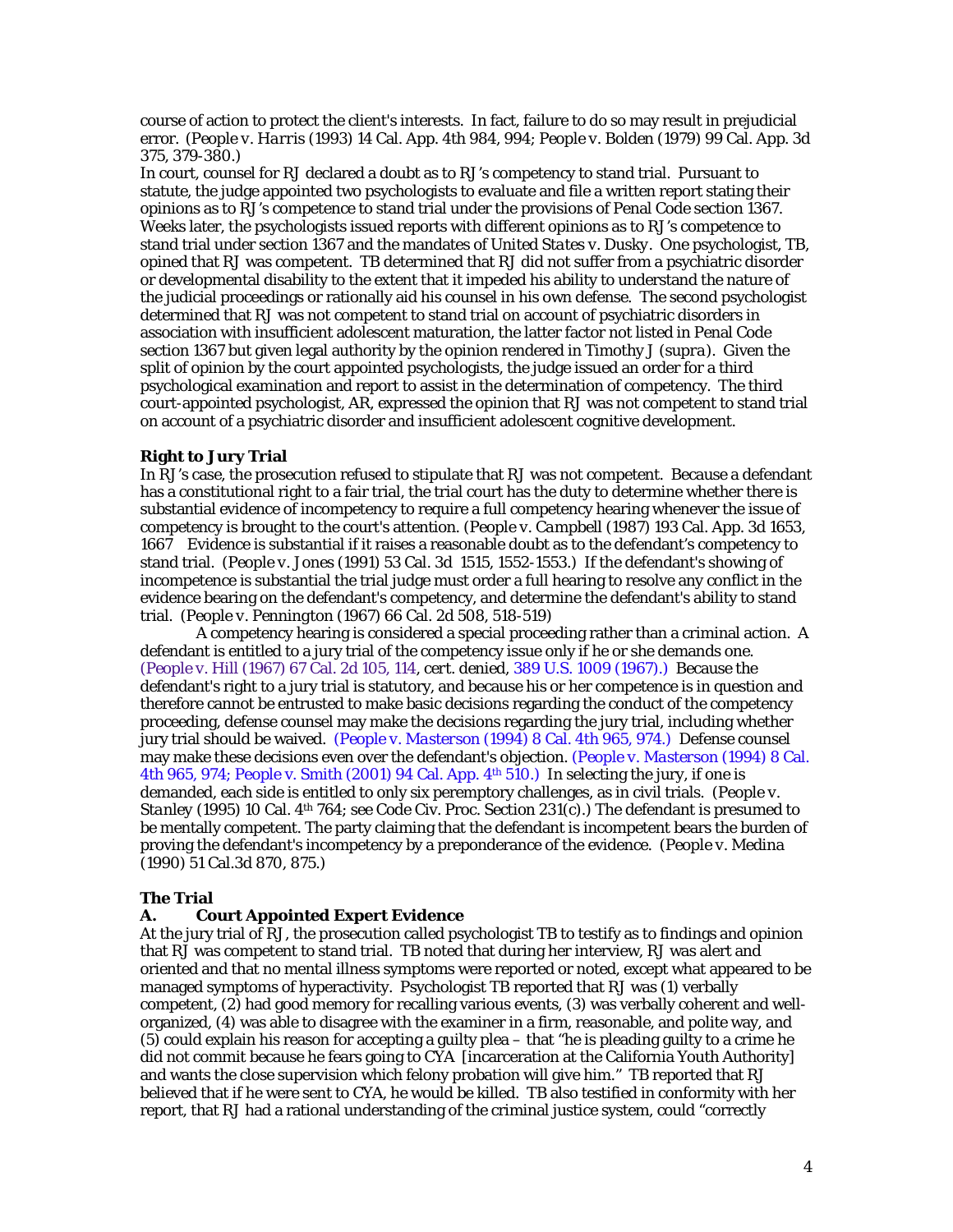describe the names and roles of the judge, Deputy Public Defender, Deputy District Attorney, and the jury."

Along with the testimony and report of psychologist TB, the prosecution also presented a clandestine video recording of RJ being interviewed about the alleged robbery by two sheriff's detectives. In this interview, RJ appeared rational in his discussion with Sheriff's detectives. Substantively, RJ admitted to former gang ties, but consistently denied he participated on the assault and robbery upon the victim and the taking of the skateboard.

The defense called both psychologists SF and AR who testified to the substance of their reports. SF determined that RJ was not able to sufficiently understand abstract concepts which could impeded his ability to understand the nature of the proceedings and meaningfully cooperate with his counsel. SF wrote that although RJ was "substantially informed of his charges, . .. it is not clear that he understands the meaning of the enhancements. RJ knows that he may be tried as an adult, but he does not appreciate the implications in trial procedure or outcome for his being tried as an adult." Moreover, despite being told that a conviction a charged would be considered a violent felony "strike" and would have serious detrimental consequences if RJ were to ever commit another criminal offense, RJ failed to recall this discussion with his attorney and, in the course of SF's interview, failed to understand the importance of this information. Psychologist SF stated in court and in her report that she was concerned about RJ's ability to work cooperatively with his attorney. She wrote, "RJ's attitude toward his legal matter appears fixed and unmovable. He wants to be released from custody, and this desire appears to be constraining his ability to think rationally and clearly about his situation." She further writes, "He views his attorneys' attempts to advise him as self serving unless their opinions support what he wants to do. RJ does not experience his attorneys as advocates. This causes him to opposes his attorneys' views and turn the attorney/client relationship inot a tug of war in which the attorney is either 'with' RJ or 'against' him if they disagree. Psychologist SF also opined that RJ was limited in his ability to think rationally and objectively about himself and his case. SF noted that "this is not due to a mental disorder, although he has a history of Attention Deficit/Hyperactivity Disorder." Rather, is it on account of emotional immaturity. "He is 16 years old and emotionally immature. He relates to his attorneys in an oppositional way. He is unable to make adult judgments in his best interest." In her final analysis, psychologist SF opines that in his current state of functioning, RJ is "incapable of thinking clearly and rationally about his case, and therefore he is likely not capable of cooperating with his attorney in his own defense.

The jury at the trial also heard from psychologist AJ, who also gave an opinion that RJ was not competent to stand trial in adult criminal court. AJ testified at trial in conformity with the following passage in her written report.

"What is evident is that RJ's cognitive abilities are dramatically impacted by the following: chronological age, developmental limitations, immature manner of processing information, cognitive abilities which are limited due to ADDD and possible Bipolar Disorder, present stressful environment, which appears to be exacerbating RJ's psychological symptoms . . . all of which impact RJ's ability to appropriately and adequately process information which requires complex cognitive processing skills." AR's final analysis was that based on her psychological consultation and a "careful review of the police reports and medical records," RJ was not competent to stand trial. "his psychiatric condition combined withhis emotional immaturity related to his chronological age of 16 and a developmental age which appears to be much younger (1) impairs his ability to aid and assist his attorney with his defense [and] (2) impedes his ability to cooperate with his attorney in a rational manner."

# **B. Defense Expert Witness**

Counsel for RJ sought relevant scientific evidence which tended to prove that notwithstanding the possible absence of a "mental "or "developmental disorder" defined by Penal Code section 1367(a), RJ was not competent to stand based not only on the psychological evidence, but given his stage of adolescent cognitive development. For this purpose, counsel hired a research psychologist, Elizabeth Cauffman, whose own work and that of her colleagues established a superior method of assessing juvenile competence to stand trial in criminal court. At Dr. Cauffman's suggestion, Counsel for RJ read material which established that given the largely uncontroverted empirical and clinical data concerning adolescent development, the evaluator should employ specific methods to determine the understanding, appreciation, ability to assist